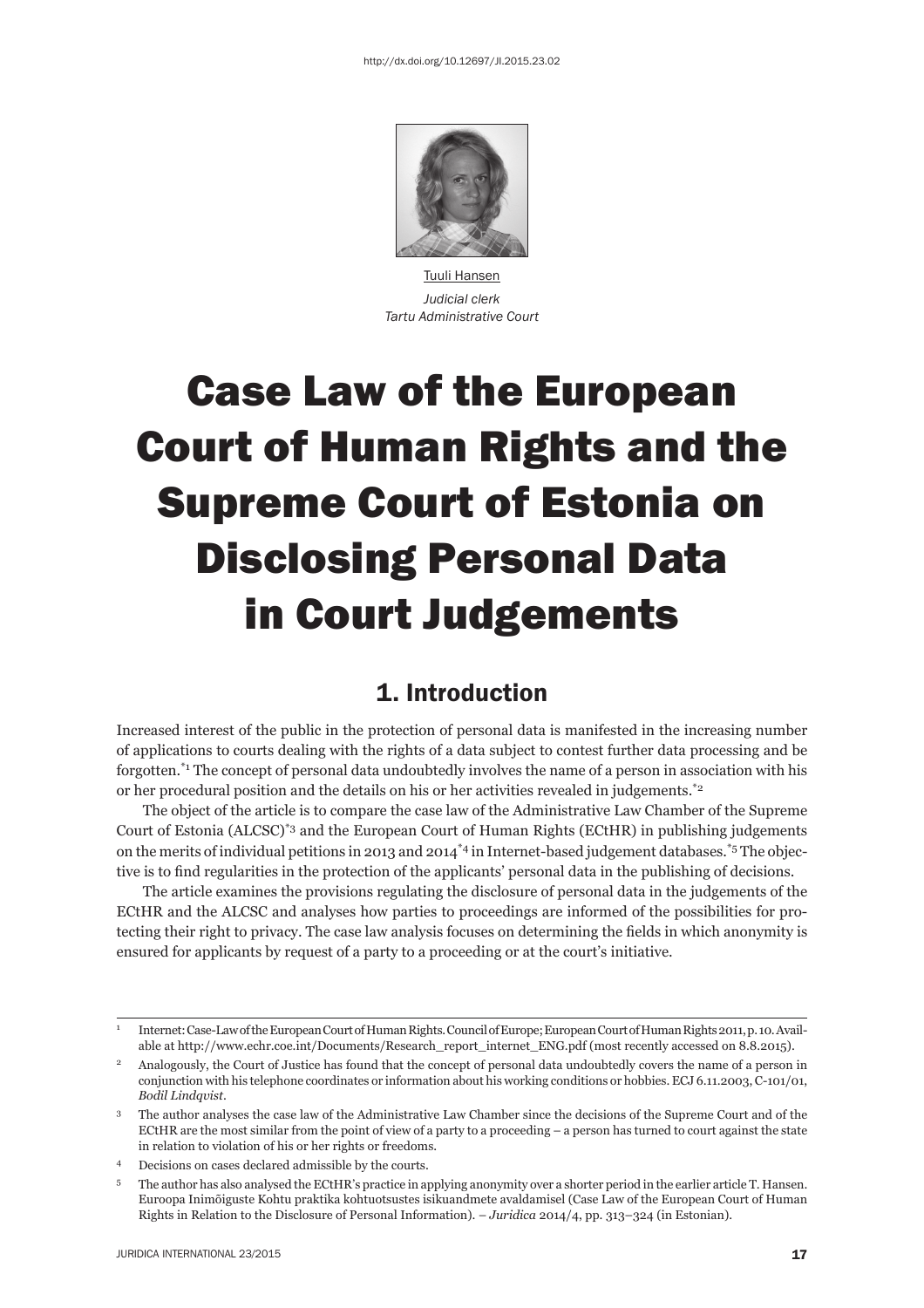Tuuli Hansen

## 2. Regulation of disclosure of personal data

#### 2.1. Procedural law regulating the publication of judicial decisions

From a wider perspective, both the European Convention for the Protection of Human Rights and Fundamental Freedoms\*6 (the ECHR, referred to also as 'the Convention') and the Constitution of the Republic of Estonia\*7 incorporate contrasting legal values of the openness of administration of justice and the personal right to privacy. This article focuses on the collision of public pronouncement of judgements with the principles enshrining the protection of personal data.

Section 24 of the Constitution of the Republic of Estonia and the Codes of Procedure establish that judicial proceedings and decisions are usually public and the enforced judgements shall be published online at the prescribed location.

According to Rules 33 and 78 of the Rules of Court, adopted under Article 25 of the ECHR,\*8 the documents and decisions submitted to the ECtHR are usually public and available in public databases. According to Article 35 (2) (a) of the ECHR, the ECtHR shall not deal with applications that are anonymous.

Applicants can request anonymity from the Court. From the aspect of data protection, it is assumed that in case of anonymous data, the person cannot be identified because all identifying elements have been removed from the dataset. Anonymity can also be defined as any information relating to a natural person where the person cannot be identified, whether by the data controller or by any other person, taking account of all the means likely reasonably to be used either by the controller or by any other person to identify that individual.\*9 In the context of this article, the term 'anonymity' is used in its broad sense, taking into account the procedural provisions of the courts. Therefore, it includes non-disclosure of the name and the identity, alongside additional measures for the protection of the person's right to privacy, including the possibility of not disclosing a judgement, either fully or in part.

In Estonian administrative court procedure, applying for anonymity is regulated by the following provisions of the Code of Administrative Court Procedure\*10 (CACP). Section 175 (3) of the CACP establishes that on the basis of an application by the data subject, or on the court's initiative, the name of the data subject in the judgement to be published is replaced by initials or a sequence of letters, and the subject's personal identification code, date of birth, registration number, address or other particulars that would permit specific identification of the data subject shall not be published. Section  $175$  (4) and (5) permit publishing a judgement without those particulars whose inclusion entails a risk of harm to the right to privacy or which are subject to other limitation of access provided in the law, publishing solely the operative part of the judgement, or not publishing the judgement, on the basis of an application by the data subject or an interested party or on the court's own initiative.

According to Rule 47 (4) of the Rules of Court as now in force, applicants who do not wish their identity to be disclosed to the public shall so indicate and shall submit a statement of the reasons justifying such a departure from the normal rule of public access to information in proceedings before the ECtHR. The Court may authorise anonymity or grant it of its own motion.

Before the entry into force of the wording now valid for the Rules of Court on 1.1.2014, a similar provision was established by Rule  $47(3)$  – as the only difference, the party acceding to the application or granting it of its own motion was the President of the Chamber instead of the Court.<sup>\*11</sup> According to the current wording, the responsibility for finding the balance between the right to privacy and the public interest lies with the entire panel.\*12 The author gathers from the above that deciding on the issue of disclosure of personal

<sup>6</sup> Article 6 (1) and Article 8 (1). Rome, 4.11.1950.

<sup>7</sup> Eesti Vabariigi põhiseadus. – RT 1992, 26, 349 … RT I 2007, 33, 210 (in Estonian), §§ 24 and 26. English text available at http://www.riigiteataja.ee/en/eli/530102013003/consolide (most recently accessed on 8.8.2015).

<sup>8</sup> Rules of Court. European Court of Human Rights; Council of Europe 2014. Available at http://www.echr.coe.int/Documents/ Rules\_Court\_ENG.pdf (most recently accessed on 8.8.2015).

<sup>9</sup> Opinion 4/2007 on the Concept of Personal Data (adopted on 20.6.2007 by the Data Protection Working Party established under Article 29), p. 21. 01248/07/EN, WP136. Available at http://ec.europa.eu/justice/policies/privacy/docs/ wpdocs/2007/wp136\_en.pdf (most recently accessed on 8.8.2015).

<sup>10</sup> Halduskohtumenetluse seadustik. – RT I, 23.2.2011, 3 … RT I, 31.12.2014 (in Estonian). English text available at http:// www.riigiteataja.ee/en/eli/509022015001/consolide (most recently accessed on 8.8.2015).

<sup>11</sup> Rule 47 (3) and Rule 1 (e). Rules of Court. European Court of Human Rights; Council of Europe 2008. Available at http:// www.echr.coe.int/Documents/Library\_2008\_RoC\_ENG.pdf (most recently accessed on 8.8.2015).

 $12$  Rule 47 (4) and Rule 1 (h). Rules of Court, 2014 (Note 8).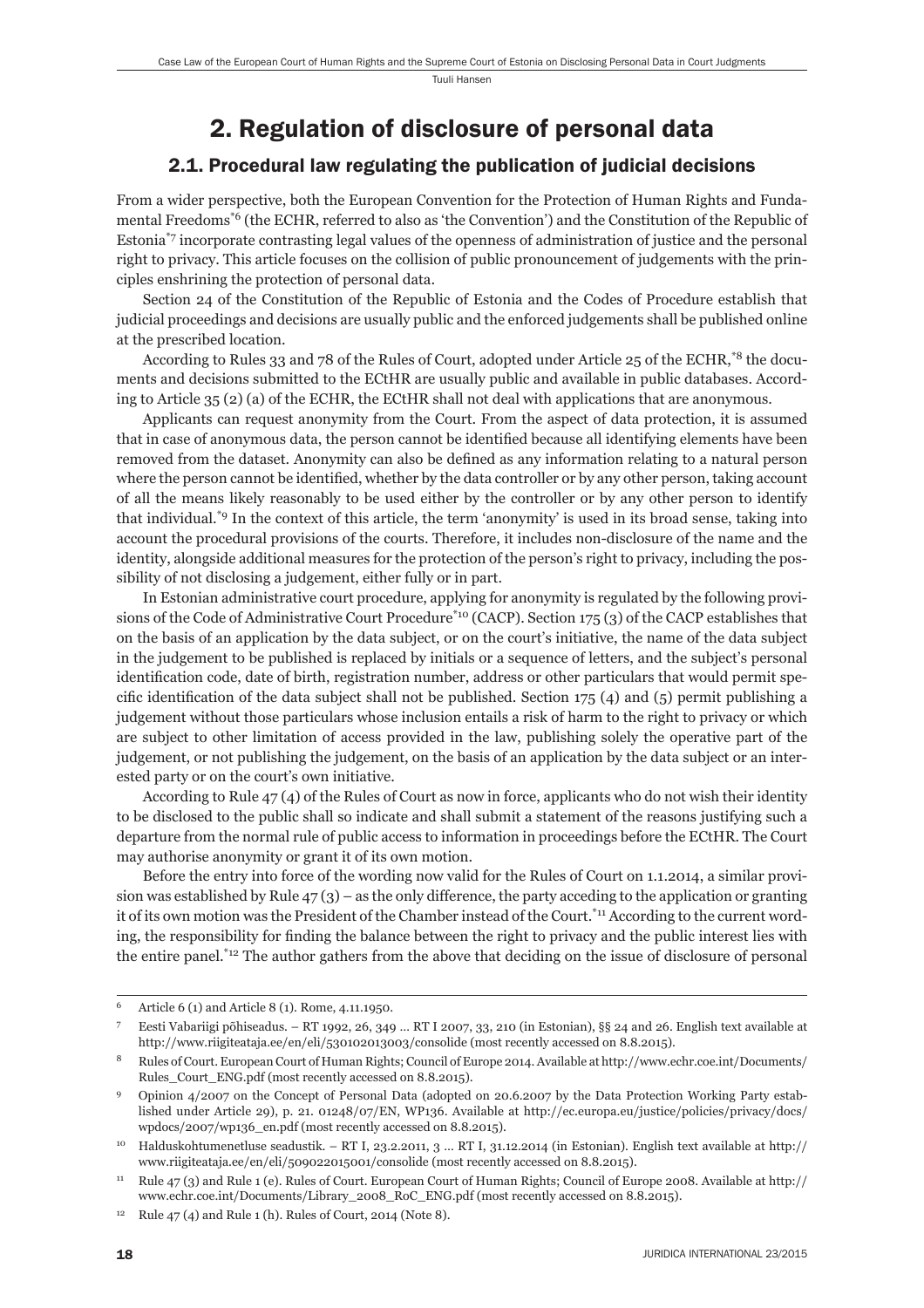data is deemed more substantial nowadays, requiring an assessment by all the judges of the Chamber. The article is based on the Rules of Court in their current form and refers to the Court as the applier of anonymity without differentiating between the President of the Chamber and the entire panel as the authority making the decision.

The procedural aspects are specified in the practice direction on requests for anonymity,<sup>\*13</sup> according to which the ECtHR may take any measure to ensure the inviolability of private life.

#### 2.2. Informing parties to a proceeding of the possibilities for protecting their right to privacy

In several documents of the Committee of Ministers of the Council of Europe,<sup>\*14</sup> the Member States are directed to ensure fast dissemination of the ECtHR practice to everyone and in all forms, electronic and on paper. Considering the widespread nature of judicial decisions, both applicants and the court should take the protection of personal data into account before publication of a decision.

The potential applicants are informed of the possibilities for protecting their right to privacy and the obligation to provide argumentation for the request in Rule 47, which has been translated to all languages of the member states of the Council of Europe and establishes the requirements for the content of individual applications. The practice direction on institution of proceedings $*15$  and the practice direction on requests for anonymity\*16 thoroughly explain the form and content of submitting the application.

These materials on the possibilities for protecting the right to privacy are publicly available on the website of the ECtHR. Thus, potential applicants can see that the possibility of requesting anonymity exists and read the instructions on its formulation before actually filing an application.

In Estonia, there are no official practice directions on submitting an application to the courts. Instead, the official websites of the courts of first and second instance<sup>\*17</sup> contain general descriptions of the requirements for actions under the valid Code of Procedure, by type of procedure, including administrative matters. The possibility of protecting the privacy is not explained in the descriptions of bringing an action found on the websites of the courts, nor in §§ 37–39 of the CACP, which describes the requirements for actions. It is not until §175 of the CACP that the right of a data subject to apply for non-disclosure of data is addressed, so an average applicant without legal education and a representative will probably not find that provision. Also online, the content of §175 of the CACP regarding non-disclosure of data in a published judgement is referred to briefly and separately from the requirements related to an action – on the website of the courts of first and second instance, it is in the section for publication of judgements,<sup>\*18</sup> and on the website of the Supreme Court it is addressed under processing of personal data.\*19 Yet there is no description of how to submit the application in question.

Therefore, one can conclude that it is quite difficult for an applicant to find information on applying for anonymity in the context of Estonian administrative court procedure.

Regardless of the above, both courts have concealed the data in publication of approximately six per cent of the decisions. Therefore, the characteristics of informing about the possibility of applying for anonymity cannot be seen to have had a direct impact on these courts' practice in disclosing personal data.

<sup>13</sup> Practice direction: Requests for anonymity. President of the European Court of Human Rights 2010. Available at http:// www.echr.coe.int/Documents/PD\_anonymity\_ENG.pdf (most recently accessed on 8.8.2015).

<sup>14</sup> Resolution Res(2002)58 on the publication and dissemination of the case-law of the European Court of Human Rights. Council of Europe, Committee of Ministers, 18.12.2002; Recommendation Rec(2002)13 of the Committee of Ministers to member states on the publication and dissemination in the member states of the text of the European Convention on Human Rights and of the case-law of the European Court of Human Rights. Council of Europe, Committee of Ministers, 18.12.2002.

<sup>15</sup> Practice direction: Institution of proceedings. President of the European Court of Human Rights 2013, Section 8. Available at http://www.echr.coe.int/Documents/PD\_institution\_proceedings\_ENG.pdf (most recently accessed on 8.8.2015). The same rule has been established in the earlier wordings since 2003.

<sup>16</sup> Practice direction: Requests for anonymity (Note 13).

<sup>17</sup> Available at http://www.kohus.ee/ (most recently accessed on 8.8.2015) (primarily in Estonian).

<sup>18</sup> Available at http://www.kohus.ee/et/kohtuotsus/haldusasjades (most recently accessed on 8.8.2015) (in Estonian).

<sup>19</sup> Available at http://www.nc.ee/?id=1363 (most recently accessed on 8.8.2015) (in Estonian).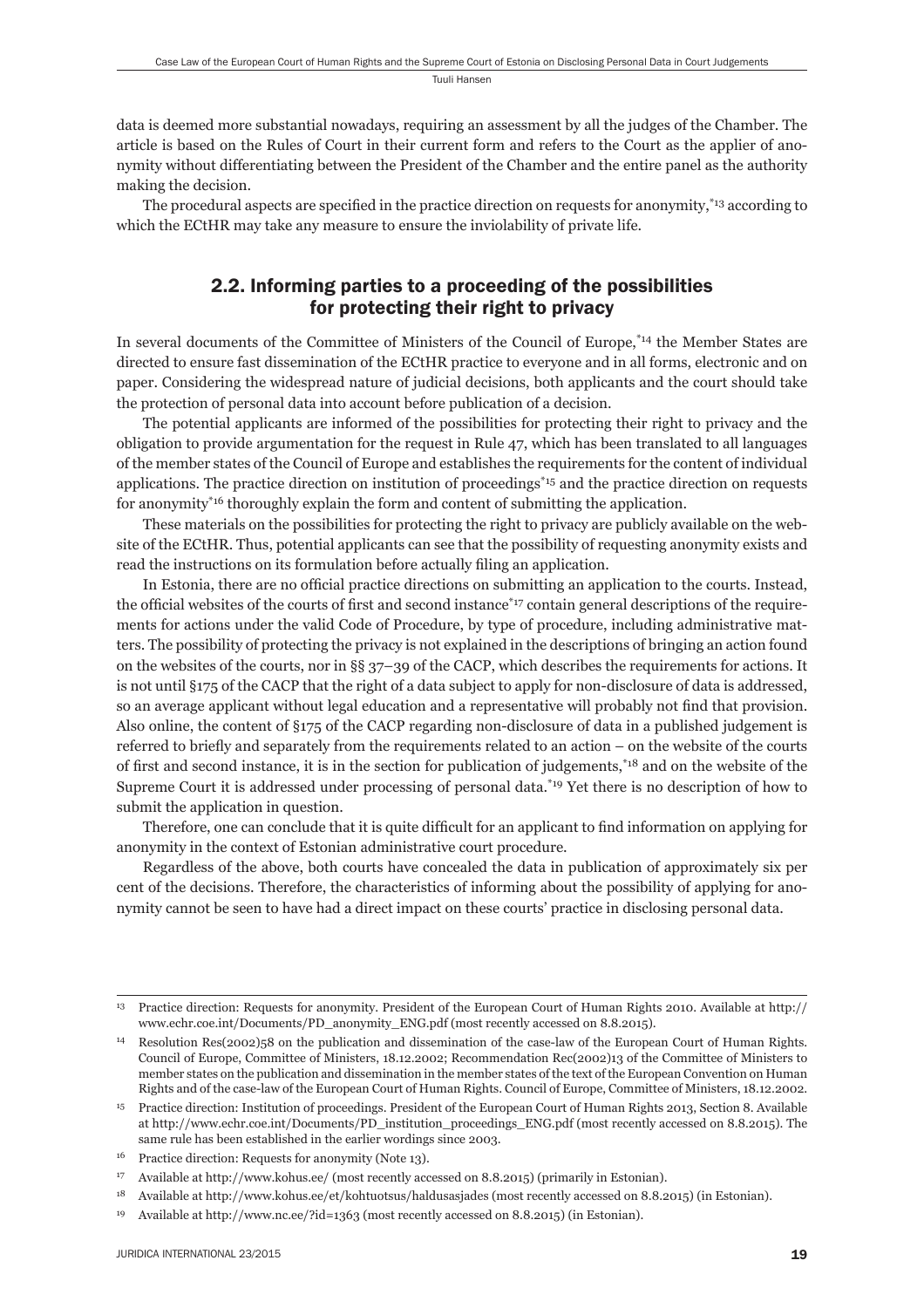Tuuli Hansen

# 3. Case law of the European Court of Human Rights and the Administrative Law Chamber of the Supreme Court on disclosure of personal data

Below, the case law of courts on disclosure of personal data in decisions published in Internet-based databases of judicial decisions is examined.\*20 The period under consideration is 2013–2014, when 1,806 judgements were rendered by the ECtHR and 203 administrative matters settled by the ALCSC.<sup>\*21</sup> The analysis focuses on determining the fields in which anonymity is ensured for applicants.

The discussion below is organised in terms of the initiative for the issue of anonymity being addressed by the court.

## 3.1. Ensuring anonymity by request of a party to a proceeding

#### 3.1.1. When all applicants have requested anonymity

In the period under consideration, the case law of the ALCSC features two cases giving a direct indication that the applicant has requested anonymity from the Court.

In *O. S. v. Justiitsministeerium*,<sup>\*22</sup> the applicant filed an application to the Supreme Court to replace his name with initials in the court ruling to be published and not to disclose his personal identification code, date of birth, or address. According to the operative part of the judgement, only the applicant's name was replaced with initials, but actually the personal identification code, date of birth, and address of the applicant were not published in the document either. The case pertained to unjust deprivation of liberty in involuntary admission to care, which is covered by Article 5 of the ECHR. Ensuring anonymity may be related to references to the medical data of the applicant.

The ECtHR acceded to the applications not to disclose the names in analogous cases referring to violation of Article 5 of the ECHR in relation to unfounded detention in a psychiatric hospital\*23 or upon assessment of mental health.\*24 In addition, the ECtHR has acceded to the applications for non-disclosure of names in litigation concerning various medical data, in which violation of Article 8 of the ECHR was found.\*25

In the case *V. L. v. Maksu- ja Tolliamet*,<sup>\*26</sup> the applicant applied for replacement of name with initials and for non-disclosure of other data that could enable identifying the applicant. According to the operative part, only the applicant's name was replaced with initials, but at the same time, there are no other direct data in the decision as would enable identification. In this case, an application of a taxation official was accepted in relation to removal of the applicant from the official post, repeal of the order to impose a disciplinary penalty, reinstatement in the office, and ordering of compensation. Removal from one's post and disciplinary proceedings could continue to impact a person, due to prejudice, even when the decision is positive for the applicant. An analogous example exists from the earlier case law of the Supreme Court, wherein a reference to termination of a criminal proceeding and unfounded removal from the relevant post in a published decision prevented the applicant from finding a job.<sup>\*27</sup> There are also cases of an opposite nature in the case law, in which an application to revoke an order to impose disciplinary punishment upon a police officer was satisfied but non-disclosure of data was not requested and the decision was thus published in full.\*28 In general, in the Estonian case law, parties to proceedings have sensed the risk of prejudice-related problems in establishment of subsequent (service) relationships in the event of publication

<sup>20</sup> Available at http://hudoc.echr.coe.int/ and http://www.nc.ee/?id=11 (most recently accessed on 8.8.2015).

<sup>21</sup> Including administrative matters settled *en banc* or via the Special Panel.

<sup>22</sup> ALCSCr 22.12.2014, 3-3-1-21-14.

<sup>23</sup> ECtHR 23.9.2014, 67725/10, *C.W. v. Switzerland*; ECtHR 23.9.2014, 66095/09, *O. G. v. Latvia*; etc.

<sup>24</sup> ECtHR 22.10.2013, 11577/06, *M. H. v. UK*.

<sup>25</sup> ECtHR 23.9.2014, 24453/04, *S. B. v. Romania*; ECtHR 24.6.2014, 33011/08, *A. K. v. Latvia*; etc.

<sup>26</sup> ALCSCd 10.4.2013, 3-3-1-14-13.

<sup>27</sup> SCd *en banc* 26.3.2012, 3-3-1-15-10, *K. M. v. Riigiprokuratuur*.

<sup>28</sup> ALCSCd 15.5.2013, 3-3-1-76-12, *Rätsep v. Politsei- ja Piirivalveamet*.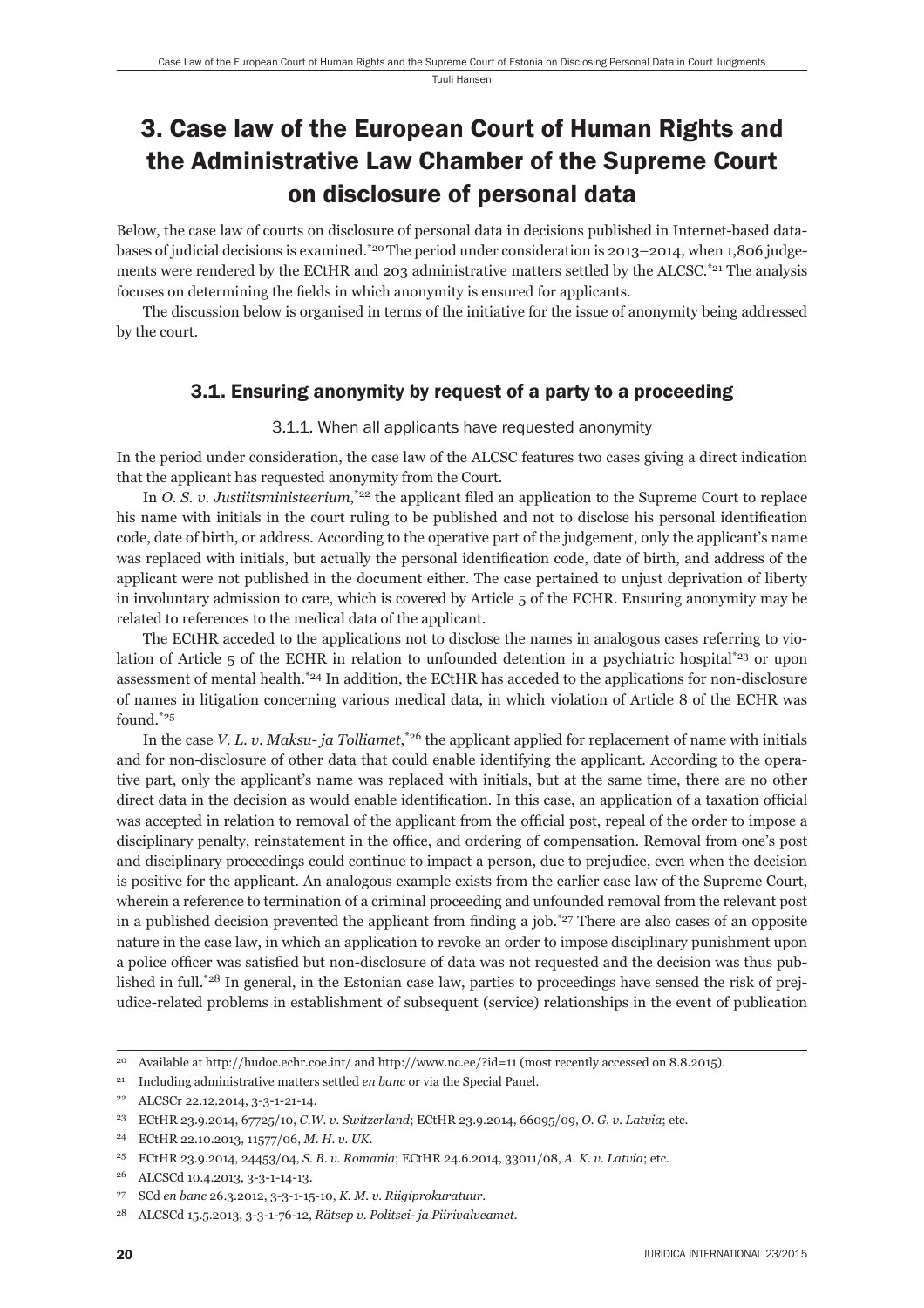of their personal data in a decision regarding unfounded criminal or disciplinary proceedings, suspension from work, or removal from service.

Analogously, the ECtHR has also acceded to applications for non-disclosure of a name in a hearing addressing a service dispute<sup>\*29</sup> and in cases involving infringement proceedings against people in relation to unjust criminal proceedings<sup>\*30</sup> and wrongful arrest.<sup>\*31</sup> Mere publication of the data on the infringement proceedings together with personal data may cause prejudice and stigmatisation of the persons. For instance, in case of a dispute related to deletion of data from the criminal-records database,\*32 the objective of the applicants in having recourse to the Court was to clear their names of the earlier charges, which is why the non-disclosure of their names helped to avoid their additional association with being criminally convicted and, hence, the escalation of the violation of their rights.

For a uniform overview of the case law, the ECtHR decisions in which the requests for anonymity have been accepted are examined below; there are no comparable decisions in the Estonian case law. This can be explained by the fact that the case law on Estonian administrative matters is substantially less voluminous.

In the case *Sindicatul* '*Păstorul cel Bun' v. Romania*\*33, the ECtHR acceded to the request of the applicants not to disclose their identity. As a rule, upon authorising anonymity, the Court does not disclose the justification of the decision. In this case, non-disclosure of the data of the applicants was explained by way of exception, probably because the respondent country contested the validity of the applicants' anonymity. The ECtHR explained that the purpose of authorising the anonymity of applicants under the Rules of Court  $47$  (3) is to protect those applicants who find that the disclosure of their data may damage them. Absence of such protection may hinder the free communication of applicants with the court. The case *Sindicatul 'Păstorul cel Bun' v. Romania* is exceptional also in that the Court did not disclose the identity of the applicants, referring to the intention of the Court to remove all data enabling the identification of the applicants from the court documents. Cases in which the court leaves only the names of the applicants undisclosed are more common in case law. The reason for providing more complete protection in this case probably lies in clear references to strong pressure on the applicants, which forced several of them to withdraw their applications in the course of the proceedings.

The ECtHR has accepted applicant's application for non-disclosure of his or her name in several cases involving the rights of children, in which violation of Article 8 of the ECHR\*34 or some other article\*35 by the respondent states was found. At the same time, the ECtHR has accepted an applicant's request not to disclose his or her name in cases related to the rights of children in which no violations of the Convention were found.<sup>\*36</sup> Thus, the need for protection of personal data is in practice often linked to the protection of the family and personal life of the applicant, especially the rights of children, regardless of whether violation of the Convention is found.

Often, the persons applying for non-disclosure of their name are asylum-seekers. This is seen especially often with applications in which it is stated that removal to the country of nationality imposes a risk to the life of the applicants or a risk of persecution and abuse that is in contradiction with Articles 2 and 3 of the ECHR. The ECtHR has acceded to applications for anonymity whether\*37 or not\*38 a violation by the State was found. Also, it has been stated in the literature that requesting anonymity is not exceptional when the applicants are afraid of abuse in the event of exile to their country of nationality. In some countries, a failed asylum-seeker may become a victim of persecution upon returning to their home country. Therefore, it is understandable for asylum-seekers who turn to the courts to be afraid that publication of the decision may bring them negative attention from the authorities in their home country.\*39

<sup>29</sup> ECtHR 26.11.2013, 73743/11, *N. K. M. v. Hungary*.

<sup>30</sup> ECtHR 4.4.2013, 30465/06, *C. B. v. Austria*.

<sup>31</sup> ECtHR 19.9.2013, 17167/11, *H. W. v. Germany*; ECtHR 16.4.2013, 33292/09, *A. B. v. Hungary*; etc.

<sup>32</sup> ECtHR 07.11.2013, 31913/07, 38357/07, 48098/07, 48777/07, and 48779/07, *E. B. and Others v. Austria*.

<sup>33</sup> ECtHR 9.7.2013, 2330/09.

<sup>34</sup> ECtHR 8.7.2014, 3910/13, *M. P. E. V. and Others v. Switzerland*; ECtHR 23.10.2014, 61362/12, *V. P. v. Russia*; etc.

<sup>35</sup> ECtHR 28.1.2014, 26608/11, *T. M. and C. M. v. Moldova*; ECtHR 19.2.2013, 23386/09, *A. H. v. Slovakia*; etc.

<sup>36</sup> ECtHR 18.12.2014, 27473/11, *N. A. v. Norway*; ECtHR 5.6.2014, 31021/08, *I. S. v. Germany*; etc.

<sup>37</sup> ECtHR 7.1.2014, 58802/12, *A. A. v. Switzerland*; ECtHR 11.12.2014, 63542/11, *AL. K. v. Greece*; etc.

<sup>38</sup> ECtHR 24.7.2014, 34098/11, *A.A. and Others v. Sweden*; ECtHR 8.7.2014, 58363/10, *M.E. v. Denmark;* etc.

<sup>39</sup> N. Mole, C. Meredith. *Asylum and the European Convention on Human Rights*. Council of Europe 2010, pp. 229−230. Available at http://www.echr.coe.int/Documents/Pub\_coe\_HFfiles\_2000\_09\_ENG.pdf (most recently accessed on 8.8.2015).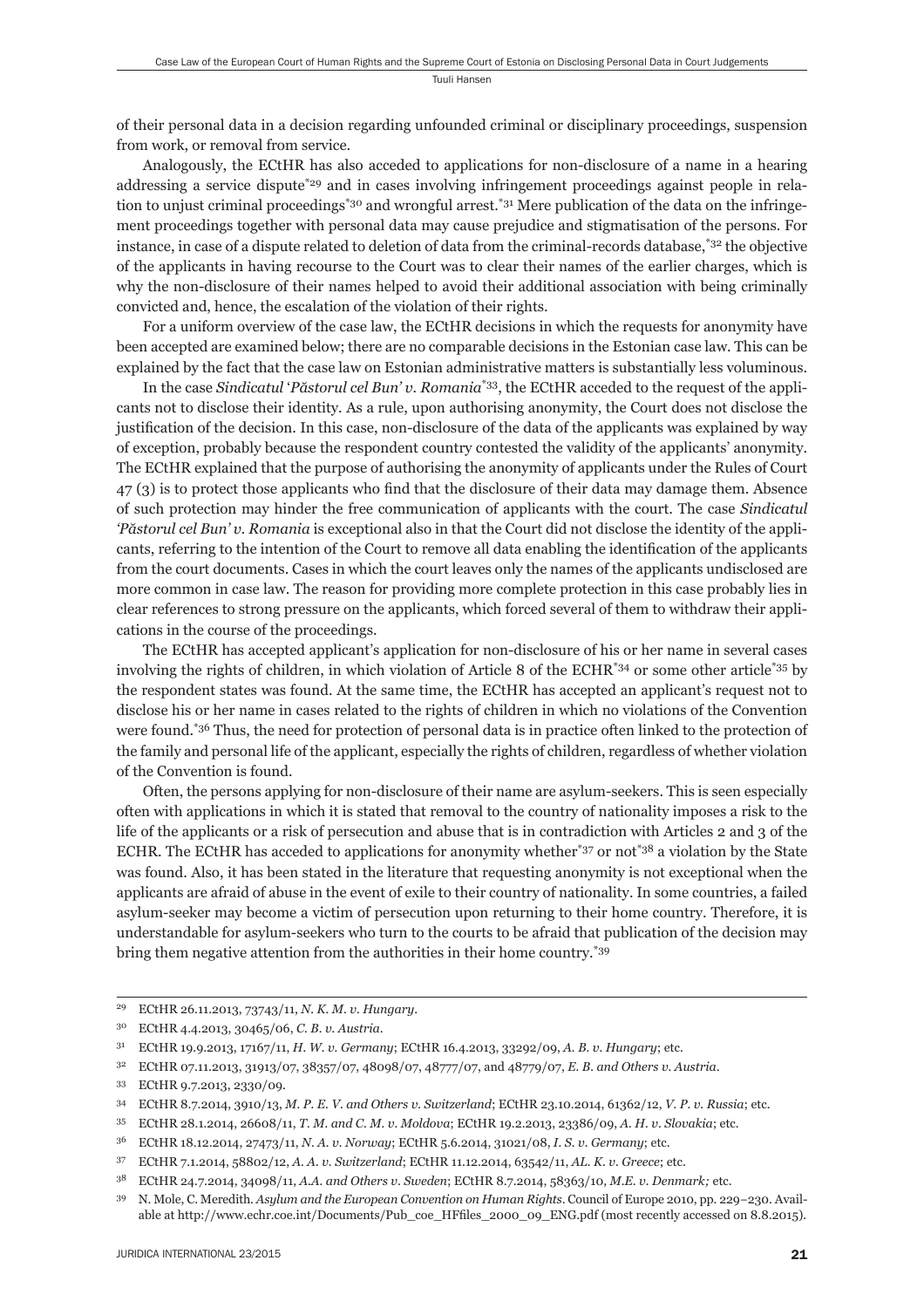In addition, the ECtHR has accepted an applicant's request for non-disclosure of his or her name in cases involving payment of currency\*40 or unfoundedly high taxation of severance payments\*41. The above refers to the circumstance of the applicants not wishing to associate their names with decisions describing their proprietary situation.

In the cases *W. v. Slovenia*\*42 and *N. A. v. Moldova*\*43, rape victims contested, respectively, unreasonably long and ineffective criminal proceedings. In both cases, the Court found that Article 3 of the ECHR had been violated and accepted the request of the applicants not to disclose their names. Ensuring privacy can be justified with the need to protect the victim. In an analogous field, a contradictory example could be *O'Keeffe v. Ireland*, \*44 regarding sexual abuse of the applicant. *Inter alia*, violation of Article 3 of the ECHR was found, but the applicant did not request non-disclosure of personal data and the Court did not deem this necessary on its own motion.

In cases of lesser violations in which the ECtHR did not find violations of the Convention, the applicant has submitted and the ECtHR acceded to an application for non-disclosure of the applicant's name where the disputes had to do with degrading treatment by police officers upon detention<sup>\*45</sup> and the prohibition to wear a full-face veil in public.\*46

In the case *Söderman v. Sweden*\*47, the circumstances described involved the applicant's stepfather having violated her security of person through attempting to secretly film the 14-year-old applicant naked in the bathroom. At first, the Court acceded to the applicant's application not to disclose her name, and the case was named *E. S. v. Sweden*. During the proceedings, the applicant changed her mind and the Court acceded to her reverse application by cancelling the anonymity granted.

The above illustrates how much of ensuring the privacy of an applicant is in his or her own hands. The following subsection also accentuates the importance of the subjective understanding of the applicant when one is authorising anonymity.

#### 3.1.2. When some applicants have requested anonymity

In the period under consideration, there has been no situation in the case law of the ALCSC in which the Supreme Court acceded to the anonymity application of only some applicants.

The ECtHR joined two applications to form a single proceeding in *Z. and Khatuyeva v. Russia*, \*48 acceding to the application of one applicant not to disclose her name while disclosing the name of the other applicant. Regardless of finding violation of Articles  $2, 3, 5$ , and 13 of the ECHR, the Court does not indicate in its decision that the applicants sensed direct threat to their lives or a risk of torture during the proceedings – the fears had to do mainly with a missing relative. At the same time, it cannot be ruled out that persecution by authorities may carry over to those who have dared to file an application to reveal unlawful activities of authorities.

Correspondingly, applications were joined in the case *Vallianatos and Others v. Greece*\*49; the names of six applicants were hidden at their request, and the rest of the applicants were named in the decision. In the case of the joined applications, it was found that Article 14 of the ECHR had been violated in conjunction with Article 8. The regulation of partnership of same-sex couples discussed in the case is a delicate topic and disclosure of personal data of same-sex partners could cause additional violation of privacy and discrimination against the applicants.

The above indicates that, upon the initiative of the person, the right to privacy is protected at the highest level. Therefore, the ECtHR has linked the need for substantial data protection with the applicants' own assessment of the potential harm to their rights upon publication of the decision.

<sup>40</sup> ECtHR 5.3.2013, 37571/05, *A. and B. v. Montenegro*.

<sup>41</sup> ECtHR 14.5.2013, 66529/11, *N. K. M. v. Hungary*; ECtHR 23.9.2014, 18229/11, *P. G. v. Hungary*; etc.

<sup>42</sup> ECtHR 23.1.2014, 24125/06.

<sup>43</sup> ECtHR 24.9.2013, 13424/06.

<sup>44</sup> ECtHR 28.1.2014, 35810/09.

<sup>45</sup> ECtHR 21.10.2014, 61183/08, *Y v. Latvia*.

<sup>46</sup> ECtHR 1.7.2014, 43835/11, *S.A.S. v. France*.

<sup>47</sup> ECtHR 12.11.2013, 5786/08.

<sup>48</sup> ECtHR 30.1.2014, 39436/06 and 40169/07.

<sup>49</sup> ECtHR 7.11.2013, 29381/09 and 32684/09.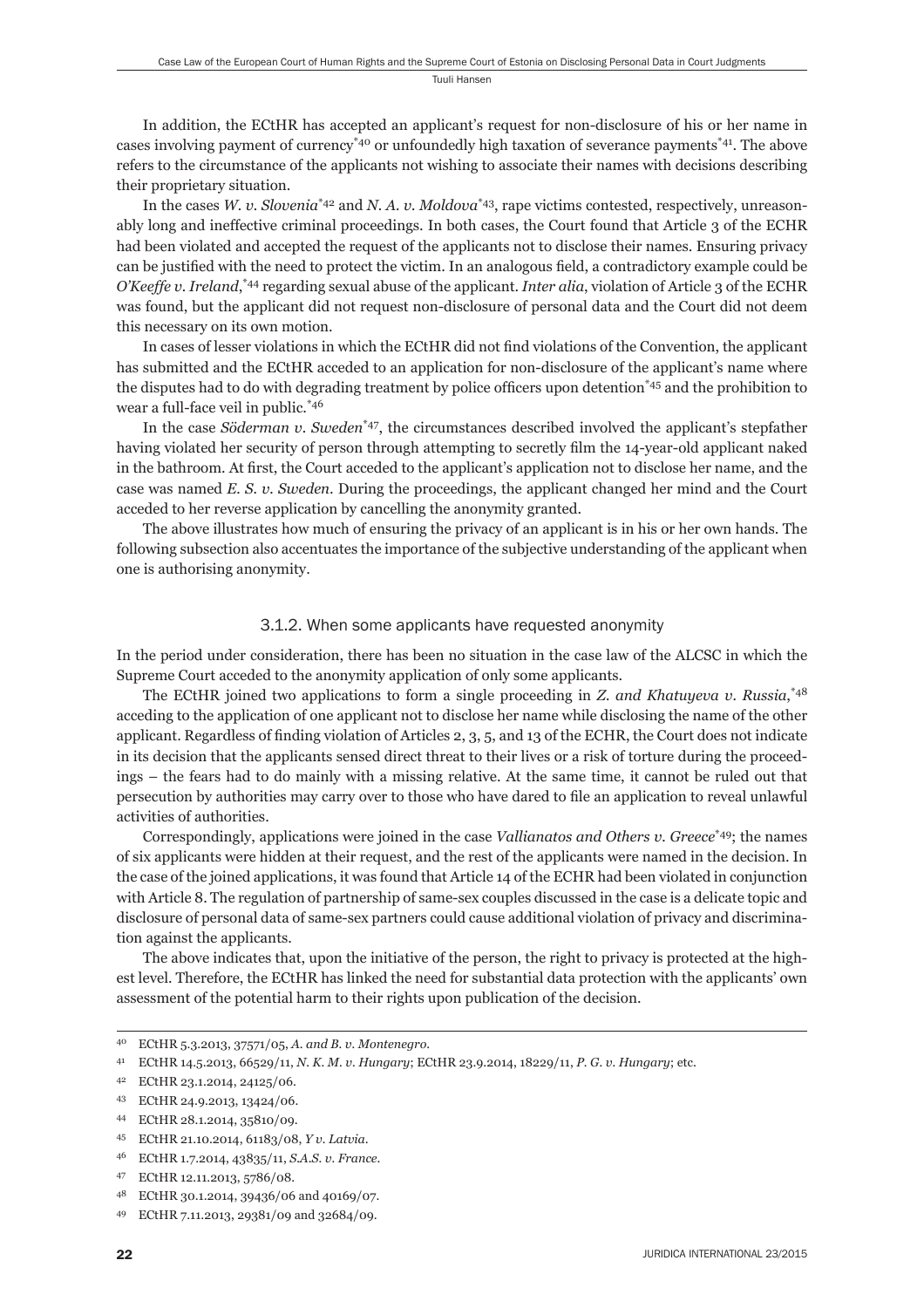At the same time, disclosure of data on some of the applicants may make it easier to identify another applicant who may wish to conceal his or her identity – for instance, in the *Z. and Khatuyeva v. Russia*\*50 case, wherein the name of the sister of the missing person was hidden but the data on the missing person and her husband disclosed. Therefore, anonymity applications by some applicants should lead the Court to deliberate on the potential consequences of publication of the decision for the other applicants and whether the protection of personal data should be extended to all applicants in the case at issue.

#### 3.2. Ensuring anonymity on unspecified incentive

Enabling anonymity on unspecified incentive may take place in consequence of the fact that anonymity is granted for some applicants under a corresponding application and for the rest at the court's initiative. Alternatively, it is possible for the court either not to deem it necessary or to forget to specify whether the issue of non-disclosure of data has arisen on the motion of the applicants or, instead, the court.

The ALCSC has stated in four cases in 2013–2014 that, according to the ALCSC, the names of the applicants (and, in one instance, also a person not participating in the proceedings) shall be replaced by initials upon publication of the decision while not explaining the incentive for this decision.

The Supreme Court replaced the applicants' names with initials in a set of cases involving compensation for damage caused by actions of the Police and Border Guard Board in relation to unlawful detention due to incorrect assessment of the applicant's state of health<sup>\*51</sup> and involving unlawful compelled attendance, use of means of restraint, and indecent conditions in the place of detention.\*52 The prisoner's application for compensation for damage caused by the prison was upheld in part since the carelessness of the respondent enabled a fellow prisoner to attack the applicant with scissors.\*53 Both the applicant's and the other prisoner's name in the decision were replaced with initials. The applicant's name was replaced by initials also in the decision referring to the psychological and psychiatric problems of the applicant as a prisoner.\*54 In general, it can be stated that ensuring anonymity was necessary in these four cases in relation to protection of health records, unlawful deprivation of liberty, and references to criminal or misdemeanour proceedings.

The ALCSC has decided to substitute letters for names in two cases without specifying whether this took place on the motion of the parties to the proceedings or, instead, the court.

The Supreme Court replaced the names of the applicant and the prison doctors with the letters 'A', 'B', and 'C' in a case of a prisoner's application to revoke a prison's job assignment order in relation to the applicant's state of health.\*55 In a case involving custody of a child, the Supreme Court replaced the names of the applicant (the father), the mother, and the three children with 'A', 'B', 'C', 'D', and 'E' and published the decision without the case numbers referred to in the decision, showing only the years of the referred decisions and of other documents.<sup>\*56</sup> Although application of anonymity was not justified, it can be concluded from the scope of the defence that the Supreme Court has deemed the protection of health records and one's private and family life, when children are involved, important legal rights that require more effective protection.

Equivalently, several ECtHR decisions state that the Court decided to grant anonymity to applicants but do not specify whether this decision was taken upon the request of the applicants or at the Court's own initiative. Thus, anonymity has been granted to applicants in cases of delayed medical care to a prisoner,\*57 deprivation of parental rights and placement of a newborn in a foster home\*58, and the incapability of the State to guarantee a parent a meeting with his or her children.\*59 Clearly, also in ECtHR practice, nondisclosure of personal data is seen in relation to health records and protection of personal and family life, especially when children are involved.

<sup>50</sup> ECtHR 39436/06 and 40169/07 (Note 48).

<sup>51</sup> ALCSCr 4.12.2014, 3-3-1-23-14, *L. S. v. Politsei- ja Piirivalveamet*.

<sup>52</sup> ALCSCd 17.12.2014, 3-3-1-70-14, *R. R. v. Politsei- ja Piirivalveamet*.

<sup>53</sup> ALCSCd 11.12.2014 and ALCSCr 15.12.2014, 3-3-1-64-14, *V. T. v. Viru Vangla*.

<sup>54</sup> SC Special Chamber 27.11.2014, 3-3-4-9-14, *I. A. riigi õigusabi taotlus*.

<sup>55</sup> ALCSCd 13.11.2014, 3-3-1-44-14, *A. v. Viru Vangla*.

<sup>56</sup> ALCSCd 3.6.2013, 3-3-1-13-13, *A. v. Harju Maavalitsus*.

<sup>57</sup> ECtHR 22.4.2014, 73869/10, *G. C. v. Italy*.

<sup>58</sup> ECtHR 8.1.2013, 37956/11, *A. K. and L. v. Croatia*.

<sup>59</sup> ECtHR 10.6.2014, 43123/10, *P. K. v. Poland*; ECtHR 16.9.2014, 2210/12, *P. F. v. Poland*.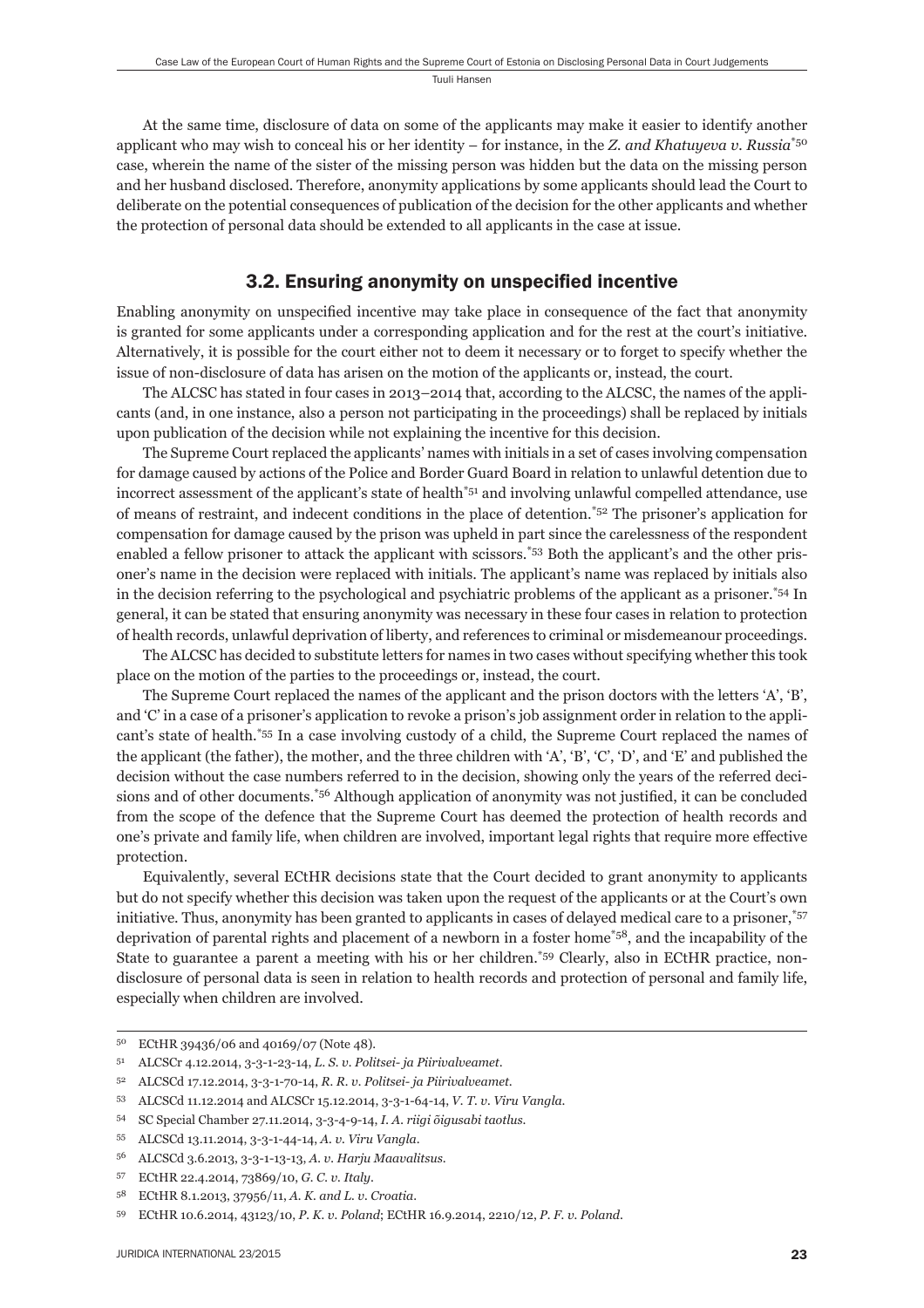In the period under consideration, the ECtHR has made more than 100 decisions regarding asylum-seekers, often granting them anonymity upon application<sup>\*60</sup> or without specifying the incentive.<sup>\*61</sup> At the same time, the Supreme Court has dealt with very few cases involving asylum-seekers and on those rare occasions has not hidden personal data. However, in early 2015, the Supreme Court issued several decisions in which the name of the asylum-seeker is replaced with initials.\*62 Therefore, it can be concluded that the Estonian case law with regard to disclosing the data of asylum-seekers is consistent with the case law of the ECtHR.

There are some decisions in both bodies of case law (i.e., that of the Supreme Court and of the ECtHR) in which the applicants' names have been replaced with initials or letters but there is no comment as to the relevant court's decision not to disclose the names.

The Supreme Court has replaced the name of the applicant with an abbreviation that is likely to reference initials in cases related to qualifying an illness as an occupational accident,\*63 issuing medications to a prisoner,<sup>\*64</sup> giving a disabled person an assistive device,<sup>\*65</sup> and damaging the mental health of a prisoner.\*66 These four examples are more or less related to the protection of medical data that fall within the scope of Article 8 of the ECHR. In addition, the Supreme Court has replaced the name of the applicant with an abbreviation that probably denotes the initials in the case of a police officer applying for revocation of the order to remove him from service, his reinstatement in employment, and ordering of a compensation, whereat the decision includes references to misdemeanour proceedings against the applicant.<sup>\*67</sup> The latter example is related to the right to choose a profession, and the need for data protection arises from the risk of having difficulties in finding a subsequent job or position, addressed in more detail in subsection 2.1.1.

The ECtHR has left the applicant's name undisclosed without referring to the legal basis in a case in which violation of Article 5 of the ECHR was found in relation to forced placement in a social-welfare institution\*68 and in several cases in which, *inter alia*, violation of Articles 3 and 5 of the ECHR was found in relation to unfounded deprivation of liberty.\*69 The ECtHR has also left an applicant's name undisclosed without referring to a decision on maintaining anonymity in cases in which violation of Articles 3 and 8 of the ECHR was found\*70 and in cases of violation of Article 8 of the ECHR.\*71

The above demonstrates that the courts have often applied anonymity without stating the incentive in cases that involve the applicants' wish to protect the inviolability of private and family life under Article 8 of the ECHR and when there is a real possibility of their right to privacy being violated even further in the absence of anonymity. In addition, the applicants in the cases referred to in this subsection of the paper have often referred to violation of legal values established in Articles 3 and 5 of the ECHR. The courts probably ensured anonymity in these cases because there existed a risk of violation of the same rights in the future.

## 3.3. Ensuring anonymity at the court's initiative

Ensuring anonymity at the court's initiative reflects the most objective consideration of the need for protection of personal data, since the protection takes place upon assessment by an impartial court, not on the basis of the subjective understanding held by the data subject.

Although in §175 (3), (4) and (5) of the CACP, an application by the data subject and the court's initiative have both been established as grounds for publishing a judgement without the particulars, there are no

<sup>60</sup> See Subsection 2.1.1.

<sup>61</sup> ECtHR 18.11.2014, 52589/13, *M. A. v. Switzerland*; ECtHR 22.4.2014, 6528/11, *A. C. and Others v. Spain*; etc.

<sup>62</sup> ALCSCr 3.2.2015, 3-3-1-56-14, *M. A. M. v. Politsei- ja Piirivalveamet*; ALCSCr 29.1.2015, 3-3-1-52-14, *A. S. v. Politsei- ja Piirivalveamet*; etc.

<sup>63</sup> ALCSCd 27.11.2014, 3-3-1-66-14, *E. R. v. Sotsiaalkindlustusamet*.

<sup>64</sup> ALCSCr 8.10.2014, 3-3-1-50-14, *A. B. v. Tallinna Vangla*.

<sup>65</sup> ALCSCr 26.5.2014, 3-3-1-22-14, *P. K. v. Võru Maavalitsus*.

<sup>66</sup> ALCSCd 21.4.2014, 3-3-1-17-14, *E. T. v. Viru Vangla*.

<sup>67</sup> ALCSCd 19.6.2013, 3-3-1-22-13, *K. L. v. Politsei- ja Piirivalveamet*.

<sup>68</sup> ECtHR 25.11.2014, 31199/12, *K. C. v. Poland*.

<sup>69</sup> ECtHR 27.11.2014, 46673/10, *A. E. v. Greece*; ECtHR 21.10.2014, 47146/11, *T. and A. v. Turkey*; etc.

<sup>70</sup> ECtHR 16.7.2013, 61382/09, *B. v. Moldova*; ECtHR 3.10.2013, 552/10, *I. B. v. Greece*.

<sup>71</sup> ECtHR 17.7.2014, 19315/11, *T. v. Czech Republic*; ECtHR 25.4.2013, 36337/10, *M. S. v. Croatia*; etc.